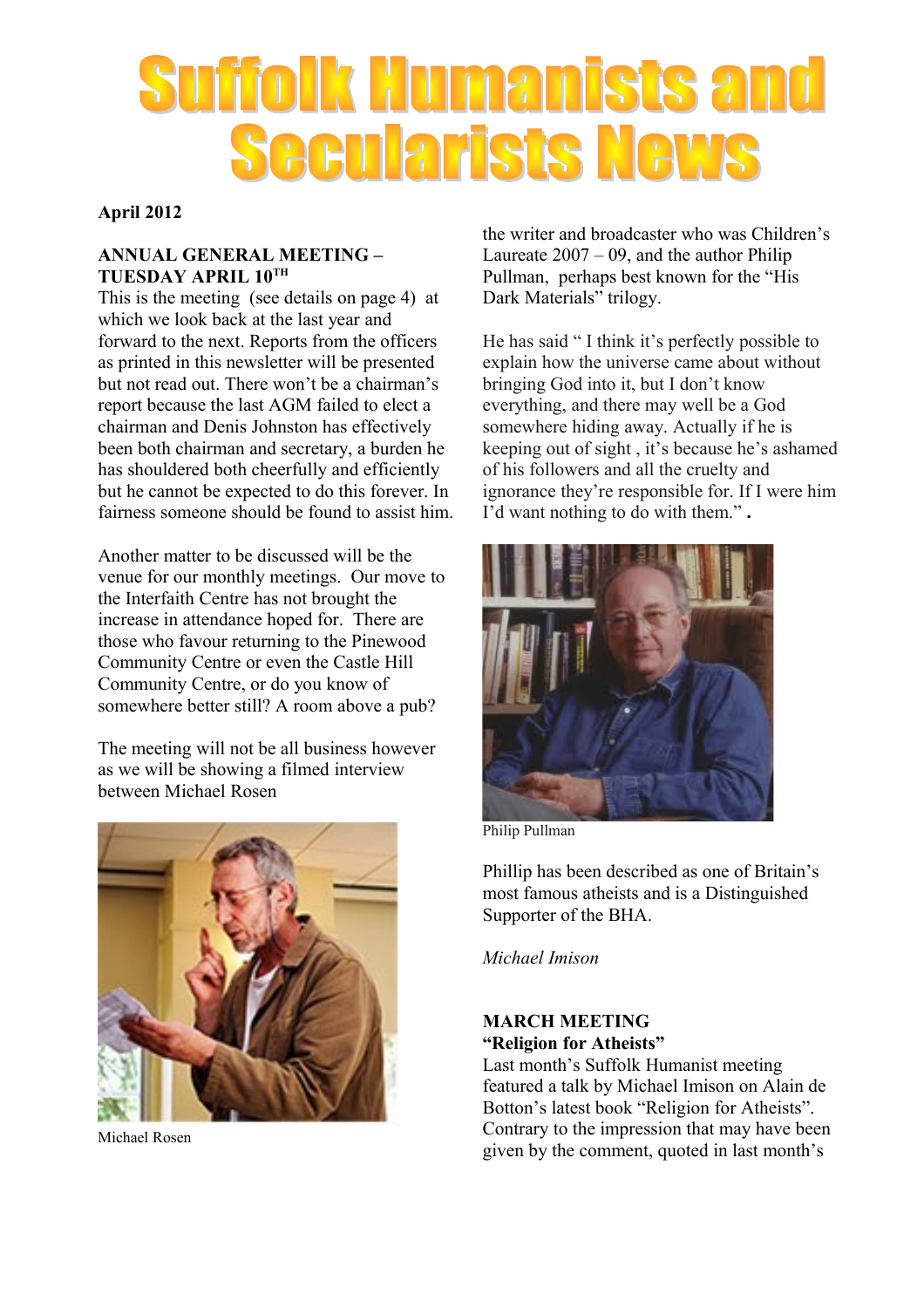newsletter, that the book showed "religions are even scarier than you thought" de Botton describes all the means that the Churches use to make their activities attractive to people, which may explain why they still survive while their core beliefs have been so thoroughly exploded. These include creating a sense of community, in which ceremonial meals play an important part, giving opportunities for repentance and providing consolation for sorrows by showing examples of sufferings much greater than most people are called on to bear and showing that no-one is exempt from pain and loss.

A pattern of repeated activities counters the forgetfulness endemic in most people and the Churches powerfully use architecture, sculpture, painting, poetry and music to reinforce their message. De Botton argues that revulsion from what the churches stand for should not prevent non-believers from using these same tools to promote their own rational way of life. He envisages richly decorated temples of Human Achievement where people can rejoice in what mankind has done. He imagines Agape Restaurants where community is created by a schedule of ritual meals to promote mutual understanding and a shared commitment to caring for each other.

De Botton practices what he preaches. In 2008 he set up The School of Life [\(www.theschooloflife.com\)](http://www.theschooloflife.com/) running programmes and services which explore questions of fulfilment and how to lead a better life. On their web site you can see a video of Alain de Botton discussing this book, as he did to a sell-out audience at the National Theatre and is now doing at literary festivals throughout the country. *Michael Imison*

#### **THE SCIENCE OF RELIGIOUS BELIEF**

#### **A review of articles in a March edition "New Scientist" magazine.**

I suspect that only a few members of SHANDS regularly read "New Scientist" but those that do will be aware that it often contains articles concerned with ethical and even religious issues. Indeed, in recent years, it has been rare for an issue not to make reference to the teaching of "Creationism" in schools, something which, to its credit, it has strongly campaigned against.

However the  $17<sup>th</sup>$  March edition –caught my attention even more than usual because its cover heading was "THE GOD ISSUE" with strap-lines "*The new science of religion tells us where secularists are going wrong"* and *"As we learn more about religion's biological roots, it is becoming clear that secularists are often tilting at windmills and need to rethink."*

Inside are eight pieces, some of which challenged my assumptions about 'religious' human behaviour.

The editorial sums it up….

#### WE ARE ALL BORN

BELIEVERS……"Give me the child until he is seven, and I will show you the man." This Jesuit maxim epitomises how many of us perceive religion: as something that must be imprinted on young minds.

The new science of religion begs to differ. Children are born primed to see god at work all around them and don't need to be indoctrinated to believe in him.

If that has raised your eyebrows (or hackles) then much of what follows will do little to lower them. Here are the headings of some of the articles, followed by a few lines that give some of the flavour.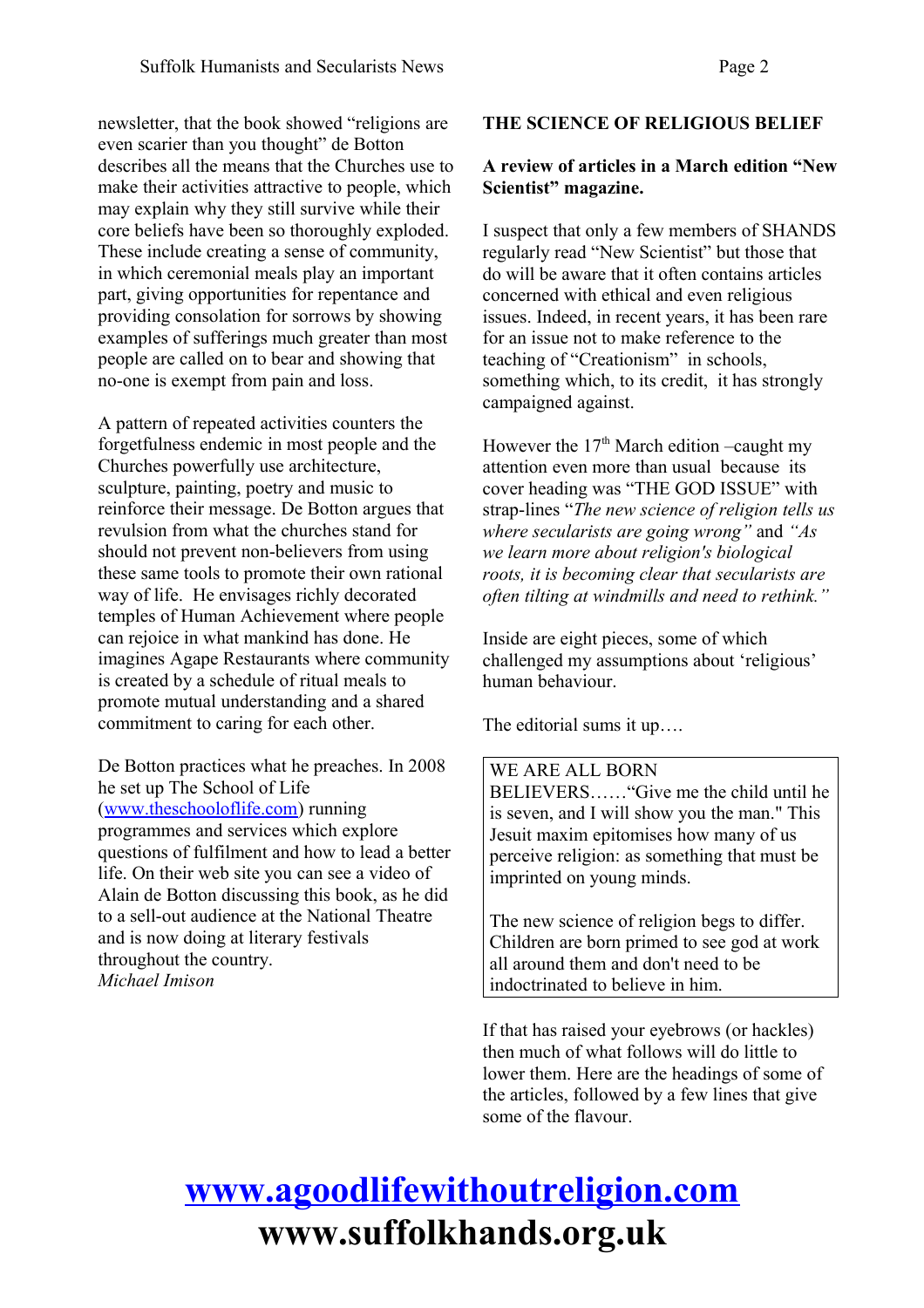RELIGION IS THE KEY TO CIVILISATION….. Like it or not, religious belief is ingrained into human nature . And a good thing too: without it we would still be living in the Stone Age . ..

This article goes on to explain why religious belief systems were the agents that enabled humans to change from hunter-gatherers to large sedentary societies.

IN ATHEISTS WE DISTRUST…. In a recent opinion poll, Americans identified atheists as the group they would most disapprove of their children marrying and the one least likely to share their own vision of American society. Self-declared atheists are now the only sizeable minority group considered unelectable as president.

This article examines why it is that believers reject atheists "who are not a visible, powerful or even a coherent social group" so vehemently. The answer appears to be the same force that helped religions expand: atheists are outside the social group and so they cannot be trusted to co-operate.

SCIENCE WON'T LOOSEN RELIGION'S GRIP… The fears and trepidation of so many believers - and the jubilant anticipation of so many critics of religion - that science will eventually displace religion are wrong-headed on many counts.

This examines just how strongly the human cognitive processes lead us to become religious and how religious ideas and actions spontaneously and inevitably arise in human populations. In particular it discusses why people don't "just grow out of it".

GOD IS A TESTABLE HYPOTHESIS ….. The gods worshipped by billions either exist or they do not. And those gods, if they exist, must have observable consequences. Thus, the question of their existence is a legitimate scientific issue…….

This is a short romp through the various scientific studies that have looked for evidence for supernatural phenomena and (of course) have come away empty.

The articles are in no way apologia for religion – but they do press the point that atheists must make more effort to understand better what they are dealing with. As the editorial concludes….." Religion is deeply etched in human nature and cannot be dismissed as a product of ignorance, indoctrination or stupidity. Until secularists recognise that, they are fighting a losing battle".

Well worth a visit to the library to have a read!

*Denis Johnston*

#### **2012 SUFFOLK HUMANISTS AND SECULARISTS AGM**

Location: SIFRE Centre , WestBuilding, University Campus Suffolk, Waterfront Building, Neptune Quay, Ipswich IP4 1QJ. <http://www.sifre.org.uk/>for more details

#### Time: **7:30 Tuesday 10th April** 2012.

#### Agenda

- 1. Apologies.
- 2. Minutes of last AGM.
- 3. Matters arising.
- 4. Reports:
- 5. Nomination and election of committee:
- 6. Motions:
- 7. AOB.

The meeting will be followed by a screening of the Pullman interview (DVD).

Reports received for the meeting are in the following pages.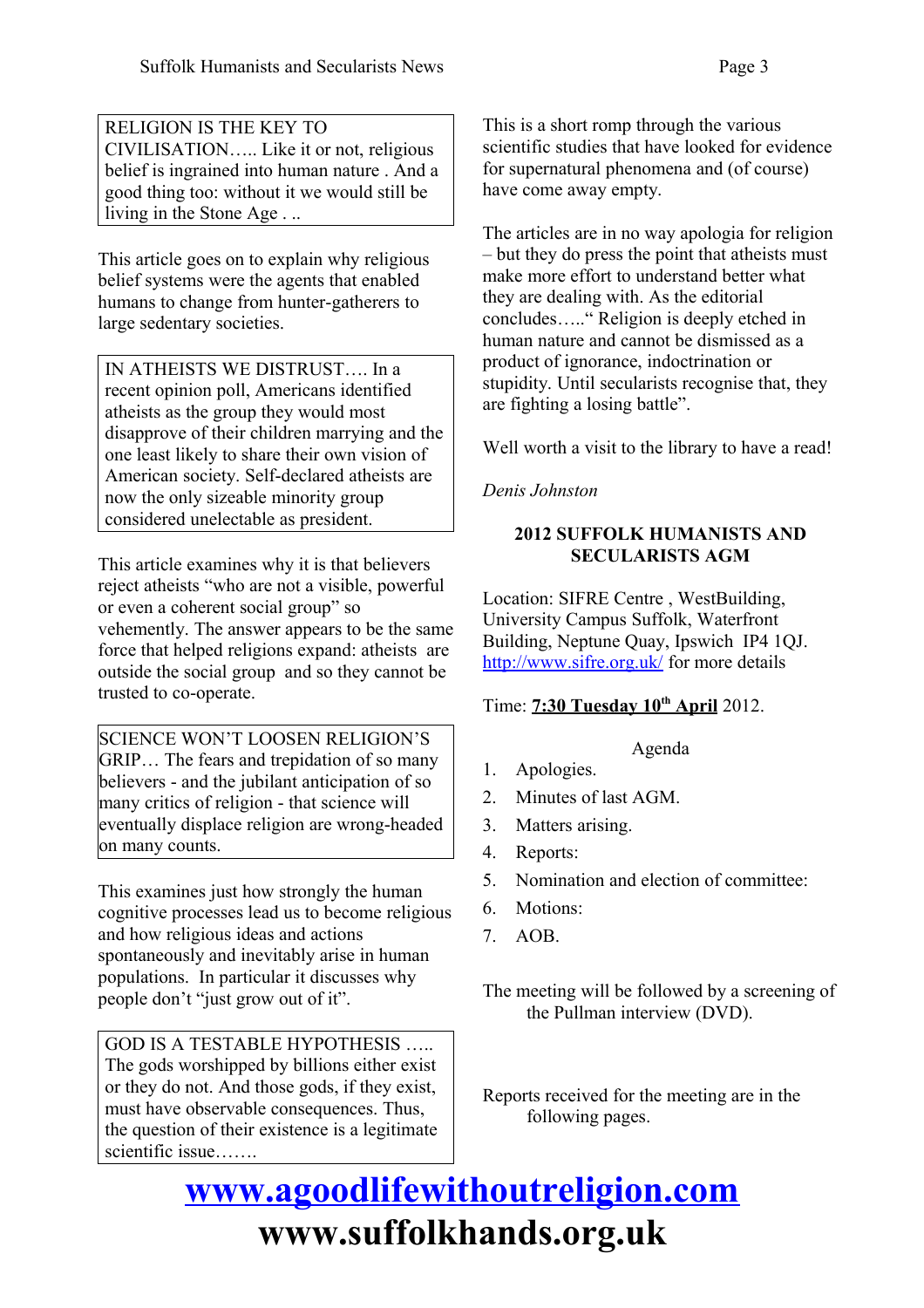#### **SECRETARY'S REPORT**

**Membership:** Membership has increased slightly over the year, however the turnout at meetings is low, rarely exceeding 14 or 15 and sometimes as low as 6. The number of members opting to receive Newsletters by email has increased to 25 (from 15 last year ). This is something we want to encourage as not only does it reduce the workload on the secretary, but because the recently announced 39% price rise in second class postage will clearly increase our costs.

**Newsletter:** Margaret Nelson has continued diligently to regularly provide the Newsletter, although now 4 times a year rather than monthly. If a member is willing to take over this job possibly "apprenticed" to Margaret for a while we would be very pleased to hear from them!

**Affiliations:**We are affiliated to the BHA and National Secular society. Both provide Newsletters (paper only in the case of the NSS) and I distribute the BHA electronic ones to all SHANDS members. Paper versions are not distributed but recent copies of both are available at meetings.

BHA membership costs the group £70 per year and NSS is £29.

We are also affiliated to SAVO (Suffolk Association of Voluntary Organisations) primarily because this gives others visibility of our organisation. This costs £5.

**Meetings:** Monthly meetings have continued to be held every second Tuesday of the month. In November we moved from Pinewood Hall to the SIFRE building in Ipswich. The costs of Pinewood were quite high and when we were offered the use of the SIFRE accommodation we thought that not only would it save money but this might be more accessible to members and particularly those using public transport. However, in the event, it appears that it has had the opposite effect and that some who were happy to drive to Pinewood were unwilling to navigate through central Ipswich.

Most meetings have taken the form of talks, reflective sessions e.g. 10 minute topics, or DVDs.

 To cover the refreshment costs each attendee is asked to make a small donation.

Our thanks to John Palmer for looking after the refreshments.

**Social events**: The informal lunchtime **pub meetings** at the Duke of York) in Woodbridge have continued to be held every other month and usually attract 8 to 10 members

**Executive Committee:** Executive Committee consists of the Officers - Chair, vice-Chair, Secretary and Treasurer - and two members (total six). However nobody was able to take on the chair at the AGM and positions remained unfilled. EC meetings and members meeting were chaired on a rolling basis.

One of the first decisions of the EC was to reinstate face to face EC meetings (rather than telephone or Skype). Initially these were held at the Oyster Reach pub but as this became rather crowded we moved to the Brewery Tap. This was particularly convenient because "Sceptics in the Pub" (now called "Science in the Pub") also met there on the same Tuesday evening of the month, immediately after the EC meeting.

During the year three EC members resigned. Colleen Nunn had indicated at the AGM that she would be standing down in August when her baby was due and both Andrew Sheldon and John Palmer resigned at the time of the BHA Partnership/Affilation issue (see below).

**Campaigns:** We staged a display in Ipswich Library for Humanist Week. We still have a large number(250) of car stickers which have not been distributed.

**20th Anniversary Celebrations**: We had planned to hold a celebratory dinner at Alder Carr and had provisionally booked it for  $26<sup>th</sup>$ November. However after contacting all the members we found that we would not have enough takers to reach the minimum number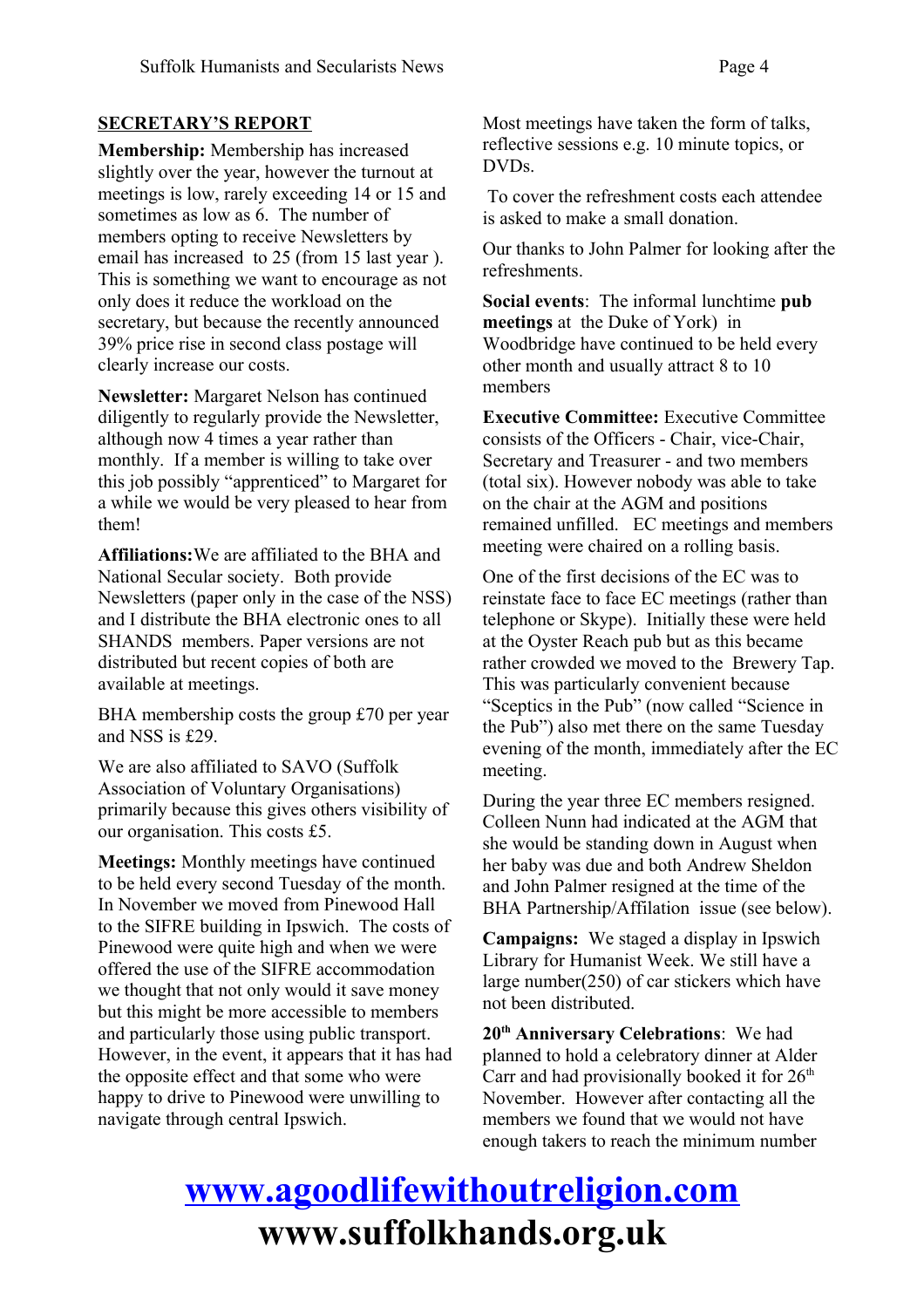required by the caterers. With hindsight this was rather fortuitous as the date clashed not just with BHA and NSS AGMs but with the local "Interfaith week" dinner.

**BHA Partnership/Affiliation:** After the series of consultation stages during 2010 and 2011 the BHA provided a final recommendation in September 2011. The original view of the committee was that most members would opt for full partnership. However after representation from some of the members this was put to a poll and all members were subsequently balloted. The result was an overwhelming vote (40 to 9 from a total of 70 members) rejecting the Partnership option and so the group has remained as an Affiliate. Unfortunately the tension generated by this issue resulted in the resignation of two committee members.

**Press and Media:** Letters were written to the local press about the census and (of course) the strange "Warsi" pronouncements about "militant secularism". However none (as far as I have been able to determine) were ever published.

**Future campaigns:** The issue of "Faith Schools" remains high on the agenda. This is something that every member who has any connection with education- even as a parent of or grandparent of a schoolchild – can influence.

**East of England meeting of Humanist Groups**. EC members attended two meetings.

**GRAM:** We did not attend this year.

**Suffolk SACRE (Standing Advisory Committee on Religious Education):** We are represented on this by the secretary. SACRE meets four times a year and there have been several syllabus review meetings as well. I also attended the conference for all RE teachers in the region. To some extent the future role of SACRE is unclear as free schools and academies no longer fall under local Education Authority. Consequently most SACRES are evolving to become advisory rather than statutory bodies. I also attended the BHA meeting for SACRE representatives. Here the

main issues concerned the difficulties experienced by many Humanist Groups on being refused participation by the local SACREs. This is not a problem in Suffolk

**The website**. The website continues to tick over happily. There were some issues with hackers which have been resolved. Margaret has continued to use the website to 'blog furiously" and our thanks are due also to Nathan Nelson for his administration work. *Denis Johnston (Secretary)*

#### **TREASURER AND MEMBERSHIP SECRETARY'S REPORT**

The group has welcomed 5 new members in the past year and group membership currently stands at 74.

Group finances remain sound with current positive bank balance of £980 thanks to membership subscriptions and two significant donations by group benefactors. In addition to the usual items of expenditure to support our Website and newsletter we incurred some exceptional mailing costs in our consultations of members on the question of British Humanist Association partnership or affiliation. In accordance with the outcome of that ballot we continue to subscribe as Affiliates to the BHA and we also continue to support the National Secular Society with a small annual donation.

Given the usually low attendance at monthly meetings we took the decision to reduce costs (and hopefully improve attendance) by relocating the meeting venue from Pinewood Community centre to (currently) the SIFRE room at University Campus Suffolk in Ipswich. From this venue we will try to attract interest and - perhaps - new members from the UCS community. *John Mellis, Treasurer and Membership*

*Secretary.*